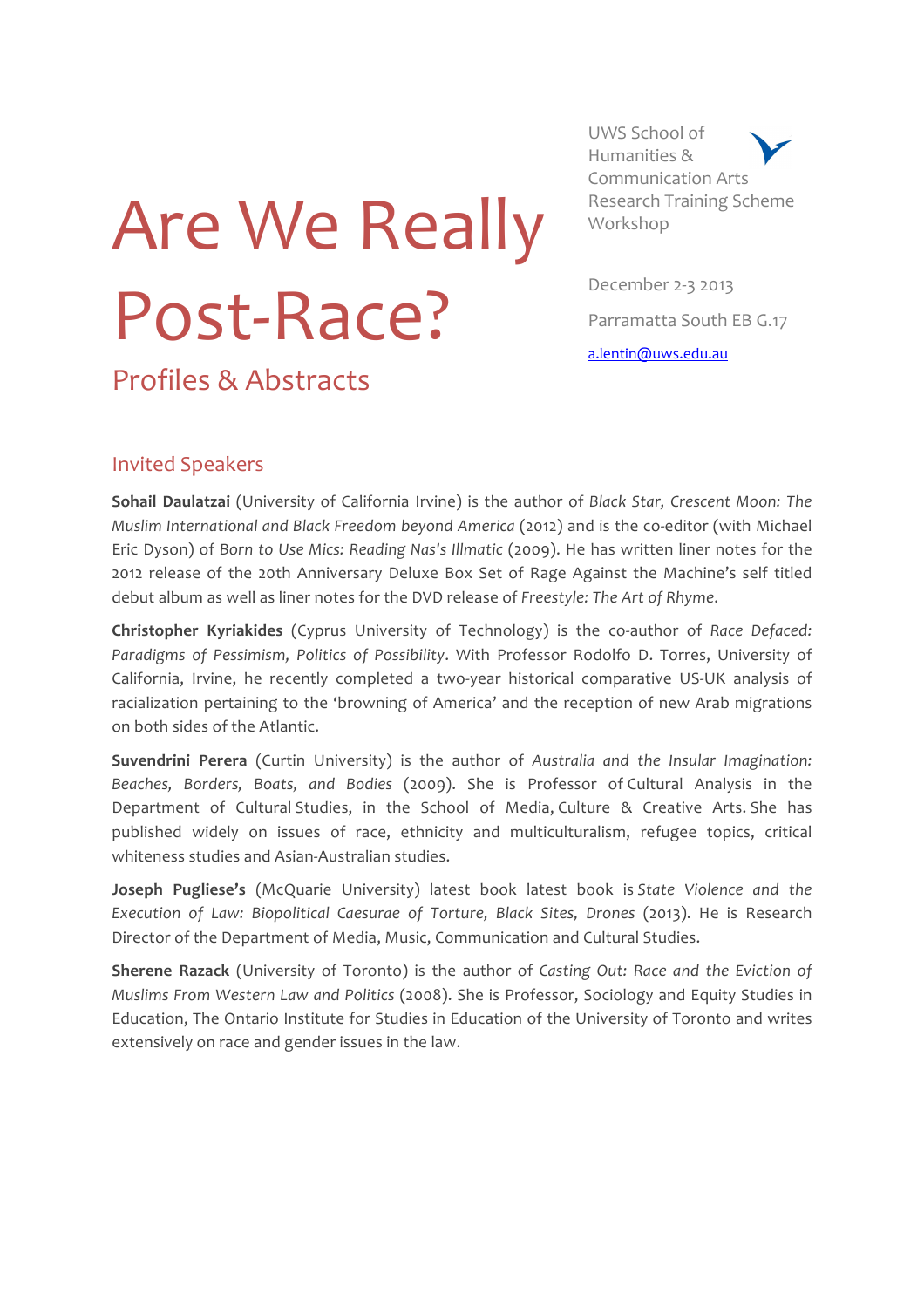# Abstracts

## **Oishee Alam**

### *Islamophobia and the racialised experiences of white coverts to Islam*

Over the past decade Islam has become a highly racialised religion in Australia, a country in which the national identity is discursively linked to an unmarked white racial identity with foundations in Christian theology. Using the theoretical lenses of critical race and whiteness studies, I argue that the manifestation of Islamophobia in Australia is distinctly racialised, and can be conceptualised as "racism without race." Interviews with white converts to Islam indicate that the racialization of Islam on a discursive level translates to racialised interactions between individuals, including explicitly racial vilification. Participants describe experiencing slurs such as 'black slut' and 'f---ing wog.' Accusations of race treason are also common. Some participants encounter disappointment from people who feel that they should 'know better' than to adopt a backwards faith. Others are outright told that they are no longer white. Participants describe feeling that their whiteness was diminished when they adopted a religion that is popularly constructed as culturally and morally incompatible with white norms and values; that they are now 'in between' races. White converts provide an ideal test group to examine the racialization of Islam on a micro-level, as they can relate their experiences of whiteness pre-conversion to the more ambiguous whiteness that they embody post-conversion.

#### **Ryan Al-Natour**

The racial constructions of Bolt's 'Political Aborigine' and facebook's Aboriginal memes

In April and August 2009, conservative commentator Andrew Bolt published two articles about 'fair skinned Aborigines'. In these articles, Bolt attacked a number of famous activists and accomplished professionals, claiming they were examples of 'the political Aborigine' (an offensive term he coins). Later in 2012, several images appeared on a facebook.com group called Aboriginal Memes. These images contained pictures with texts which racially vilified Indigenous people, sparking outrage across Australia. Using the literature on 'race' and critical race theory, this paper examines how these cases exemplify the contemporary ways that non-Indigenous Australians classify Aboriginal people as a 'race'. Bolt's construction of 'the political Aborigine' and the images on the facebook.com page are both produced in a context of normalised old and new racisms. Together, they illustrate the ways non-Indigenous Australians have drawn on modern day racist stereotypes in marking out the 'race' of those they continue to colonise.

#### **Sohail Daulatzai**

*Black Star, Crescent Moon: The Muslim International and the Black Radical Imagination*

As the figure of the Muslim continues to shape and even haunt contemporary debates around citizenship, democracy, rights, security and even who is human, this talk will explore the roles that the struggles in the Muslim Third World have played in shaping the Black radical imagination throughout the 20th century and the global struggle against imperialism. Whether it be through Malcolm X or Muhammad Ali, the poets of the Black Arts Movement or jazz musicians, Black Power activists or filmmakers, novelists or hip-hop artists, this talk will tell the story of how Black artists and activists linked discontent and unrest in Harlem, Los Angeles and Chicago to the anticolonial revolutions in Algeria, Egypt, Iraq, and elsewhere, frequently looking to the anti-imperialist movements of the Muslim Third World for inspiration and solidarity in their struggles for social justice. As Malcolm X said in 1962, "the same rebellion, the same impatience, the same anger that exists in the hearts of the dark people in Africa and Asia, is existing in the hearts and minds of 20 million black people in this country who have been just as thoroughly colonized as the people in Africa and Asia." In resurrecting this past when Black artists and activists imagined themselves not as national minorities but as part of a global majority, this talk will explore the significance of this forgotten history for contemporary debates around race, cultural politics and the logic of "terror."

## **Nigel Eades**

*Moving* from 'Other' to 'Another': How the media frame asylum seekers.

Over the past few years print media headlines repeatedly profile asylum seekers arriving on boats to the shores of Australia. The volume of articles is unprecedented, reflecting a political charged topic of greatly invested interest. This paper will explore the way the print media often frames the asylum seeker as the 'Other' (Poynting, 2004) and marginalises their experience. Asylum seekers in the Australian community are seldom portrayed as people with skill and a possible asset in their contribution to the community.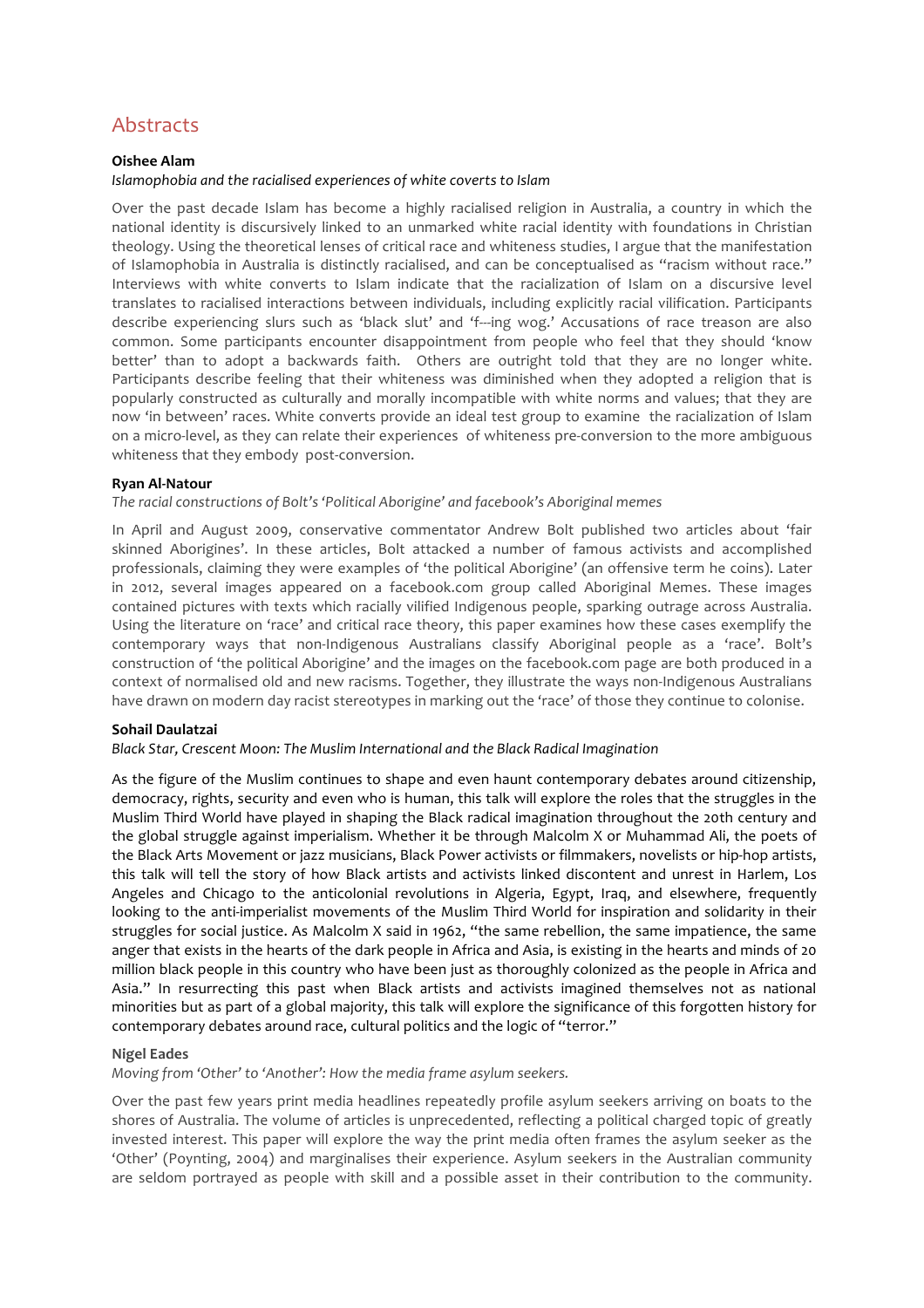Instead they are seen as desperate, poor and unskilled, who need charity. I contend that discourses on migration in the broader sense have to move beyond viewing migrants or migration as a social problem and a possible threat to society's foundations. In reframing the lens from seeing mainstream verses migrant culture as a social disruption, migration is able to be viewed in terms of providing alternative productive sites of community alliances.

#### **Sherene Idriss**

*Researching Arab-Australian youth from the perspective of an Arab-Australian youth*

Ethnic minority and youthful subjects can be studied in a multitude of ways. In this paper I reflect on the methodological approach – in-depth, open ended biographical interviews  $-1$  used in my study of the career aspirations of a small sample of Arab-Australian youth. The post-race question is an important one for my research as it challenged me to consider the kinds of questions I asked informants, careful not to force them into the position of an ethnic representative or to encourage them to view moments in their lives through the lens of race and stratification. Nonetheless, in the retelling of their lives and their future aspirations, themes of racism, prejudice and 'brownness' emerged prominently. I outline the kinds of strategies these young men used to overcome the disadvantages associated with being marked as 'brown'. I also consider how their reflections about race, ethnicity and identity emerged as a result of my own positionality as a young person from the same ethnic background.

#### **Christopher Kyriakides**

#### *Post-racial Pessimism*

'Post-raciality' encompasses seemingly antithetical positions: victory or utopia. However, one could argue that both are constitutive of a moment missed, the moment being that which comes after the 'end of history'. An understanding of the post-racial requires that 'it' be situated within the paradigms which rejected 'the conservatism of Left or Right' and which branded the present as one of 'no alternatives', and consequently for many offered 'no future'. Understood thus, the post-racial becomes an anti-utopian tool which validates the absence of alternative or big 'P' politics. Political elites aim to make us feel better about ourselves in the absence of solution. This is no cynical ruse; post-raciality is not a neo-liberal construct. Rather, post-racial pessimism is the logical outcome of the collapse of the emancipatory politics which defied modern oppression. This paper offers a meta-analysis of post-raciality and argues that therapolitics presents us with a line of continuity predicated on 'safety' and 'trust' which connects Clinton's One America initiative, the establishment of the Other Than Mexican migrant category under the Bush administration, and Obama's response to immigration and 'hate'.

#### **Suvendrini Perera & Joseph Pugliese**

#### Colonial Institutions and Post-Racism in Australia

In mid-2013 Australia's newly appointed Race Discrimination Commissioner announced the initiation of a "new conversation" focused on "casual racism" and "cyber-racism" (http://www.abc.net.au/radionational/programs/breakfast/race-discrimination-commissioner-dr-tim-

soutphommasane/4895264). In this paper we consider how this "new conversation" works within a larger discourse of "post-racism," one that sees much of the anti-racist work of previous decades as accomplished. In the face of the discussion of "casual racism," we turn to the continuing force of *institutional racism*, in particular that directed at Indigenous peoples in this settler state. Through the stories of two deaths in custody, those of Eddie Murray and Peter Clarke Senior, we evidence the ongoing violence meted out to Aboriginal people by the entrenched and interconnected racism of legal, medical and prison institutions. The paper builds on our two of our previously published essays: Perera and Pugliese, "White Law of the Biopolitical," Journal of the European Association for Studies on Australia [JEASA] 13.1 (2012): 87-100, and Perera and Pugliese, "Death in a Dry River: Black Life, White Property, Parched Justice," Somatechnics 1.1 (2011): 65-86.

#### **Sherene Razack**

#### *Histories and Technologies of Terror: Three Teenagers*

Kinew James was a 35 year old Aboriginal woman who, at the time of her death in January 2013, had spent half her life in jail, beginning as a teenager. She was often kept in solitary confinement and had threatened multiple times to hang herself. On the evening of her death, she reportedly cried for help for an hour about pains in her stomach. Ignored, she died of a heart attack one hour later. At a court appearance in 2011 when she pleaded guilty for damaging prison property and assaulting a guard, a judge compared her to Ashley Smith, another teenager who had a similar history and who died in the same prison in 2007.